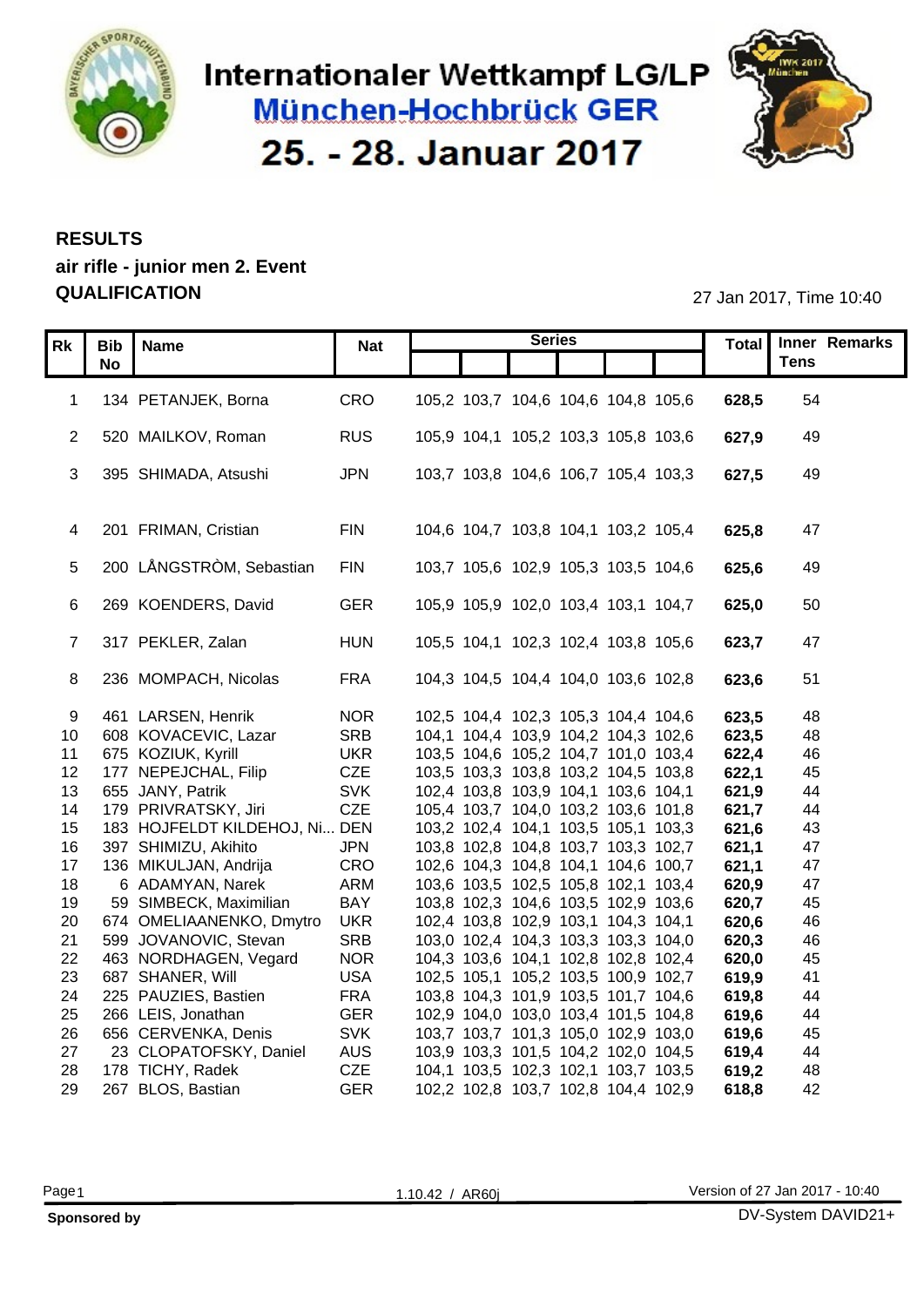

# Internationaler Wettkampf LG/LP **München-Hochbrück GER** 25. - 28. Januar 2017



#### **RESULTS air rifle - junior men 2. Event QUALIFICATION** 27 Jan 2017, Time 10:40

|    | Rk   Bib   Name               | <b>Nat</b> | <b>Series</b> |                                     |       | Total Inner Remarks |
|----|-------------------------------|------------|---------------|-------------------------------------|-------|---------------------|
|    | <b>No</b>                     |            |               |                                     |       | <b>Tens</b>         |
|    |                               |            |               |                                     |       |                     |
|    | 30 361 SUPPINI, Marco         | <b>ITA</b> |               | 103,9 105,0 102,1 101,8 103,5 102,5 | 618,8 | 42                  |
|    | 31 581 PETELINEK, Jakob       | <b>SLO</b> |               | 104,2 102,9 102,4 103,3 103,9 102,0 | 618,7 | 45                  |
|    | 32 242 BALE, Dean             | <b>GBR</b> |               | 99,8 104,1 103,8 103,7 103,0 103,9  | 618,3 | 40                  |
|    | 33 553 SNG, Jian Hui          | SIN        |               | 103,2 102,4 104,4 103,8 100,0 104,3 | 618.1 | 39                  |
|    | 34 316 VAS, Peter             | <b>HUN</b> |               | 103,7 102,8 103,3 103,8 102,3 102,2 | 618.1 | 44                  |
| 35 | 464 HEGG, Jon-Hermann         | <b>NOR</b> |               | 103,1 102,3 103,3 102,0 102,9 104,1 | 617.7 | 40                  |
|    | 36 137 OBOROVECKI, Martin     | CRO        |               | 103,2 101,8 103,9 101,9 103,1 103,7 | 617.6 | 41                  |
| 37 | 637 WYRSCH, Fabio             | SUI        |               | 102,3 103,9 103,9 100,4 102,1 104,7 | 617,3 | 40                  |
| 38 | 549 MOHAMAD, Irwan            | <b>SIN</b> |               | 103,5 101,1 103,3 103,7 103,0 102,7 | 617,3 | 43                  |
|    | 39 237 DUTENDAS, Dimitri      | <b>FRA</b> |               | 103,5 101,9 103,8 103,5 103,0 101,6 | 617.3 | 44                  |
|    | 40 342 ENGEL, Ofek            | <b>ISR</b> |               | 103,3 103,9 100,4 105,1 102,5 101,9 | 617.1 | 40                  |
|    | 41 676 KOLOSHOV, Oleksandr    | <b>UKR</b> |               | 103,2 102,3 102,5 104,7 102,7 101,7 | 617.7 | 39                  |
| 42 | 24 HOBERG, Alex               | <b>AUS</b> |               | 103,9 103,5 100,3 104,0 102,4 102,8 | 616,9 | 39                  |
|    | 43 706 BUCHANAN, Jacob        | <b>USA</b> |               | 105,3 101,8 103,8 102,9 103,2 99,8  | 616,8 | 41                  |
|    | 44 711 GAJENDRA, Rai          | <b>IND</b> |               | 101,0 103,8 104,7 102,6 104,5 100,1 | 616,7 | 40                  |
| 45 | 268 DEMBECK, Kai              | <b>GER</b> |               | 103,7 102,4 102,8 101,9 103,5 102,3 | 616,6 | 41                  |
| 46 | 8 TOROSYAN, Vrezh             | <b>ARM</b> |               | 102,2 101,3 103,9 103,2 101,7 104,2 | 616,5 | 40                  |
| 47 | 580 KANDARE, Erik             | <b>SLO</b> |               | 101,3 102,7 102,1 103,5 103,6 103,2 | 616,4 | 38                  |
| 48 | 35 WADLEGGER, Stefan          | AUT        |               | 102,4 103,4 104,1 102,7 102,0 101,7 | 616,3 | 41                  |
|    | 49 318 KOVACS, Csaba          | <b>HUN</b> |               | 102,7 101,9 102,1 102,9 101,9 104,4 | 615,9 | 41                  |
|    | 50 493 KOWALEWICZ, Maciej     | POL        |               | 101,3 100,9 104,8 103,6 102,3 102,6 | 615,5 | 41                  |
|    | 51 396 ADACHI, Shuya          | <b>JPN</b> |               | 102,2 102,9 102,2 102,7 103,4 102,0 | 615,4 | 36                  |
|    | 52 494 PIERKO, Mateusz        | POL        |               | 99,9 101,6 103,8 104,1 101,6 104,2  | 615,2 | 43                  |
| 53 | 636 ALTHER, Christian         | SU         |               | 101,2 103,4 103,7 103,9 102,2 100,8 | 615,2 | 41                  |
| 54 | 38 THUM, Andreas              | <b>AUT</b> |               | 102,4 102,9 101,8 102,8 102,3 102,8 | 615,0 | 37                  |
| 55 | 552 CHAN, En Yue Emmanuel     | SIN        |               | 102,2 103,4 100,9 103,0 102,1 103,3 | 614,9 | 37                  |
| 56 | 135 TOMASEVIC, Denis          | CRO        |               | 102,8 100,4 103,0 102,6 103,5 102,2 | 614,5 | 39                  |
| 57 | 25 ROSSITER, Jack             | <b>AUS</b> |               | 102,4 101,6 103,0 104,9 101,7 100,9 | 614,5 | 35                  |
| 58 | 52 ULBRICH, Maximilian        | <b>BAY</b> |               | 102,2 101,8 102,8 101,9 101,6 104,0 | 614,3 | 41                  |
|    | 59 579 KOLENC, Jan            | <b>SLO</b> |               | 101,4 102,2 102,8 100,8 104,3 102,4 | 613,9 | 37                  |
| 60 | 635 LÜSCHER, Manuel           | SUI        |               | 103,0 103,7 101,2 103,2 100,9 101,8 | 613,8 | 40                  |
| 61 | 362 ARMIRAGLIO, Riccardo      | <b>ITA</b> |               | 101,8 102,4 102,8 102,0 101,7 102,8 | 613,5 | 39                  |
| 62 | 519 GONCHARENKO, Denis        | <b>RUS</b> |               | 101,5 102,4 103,6 101,8 102,1 102,1 | 613,5 | 38                  |
| 63 | 462 TINGSRUD KARLSEN, B NOR   |            |               | 100,9 103,1 104,1 103,3 101,5 100,6 | 613,5 | 40                  |
|    | 64 360 CHATZIPLIS, Alexandros | <b>ITA</b> |               | 101,6 100,8 102,1 100,0 103,7 105,2 | 613,4 | 39                  |
| 65 | 638 RIEDO, Sven               | SUI        |               | 102,7 102,9 102,5 103,2 102,6 99,4  | 613,3 | 36                  |
| 66 | 37 DIEM, Patrick              | <b>AUT</b> |               | 103,2 101,3 100,6 102,4 102,8 102,9 | 613,2 | 39                  |
|    | 67 199 KIURU, Matias          | <b>FIN</b> |               | 102,7 102,3 101,5 103,3 101,3 102,1 | 613,2 | 37                  |
|    |                               |            |               |                                     |       |                     |